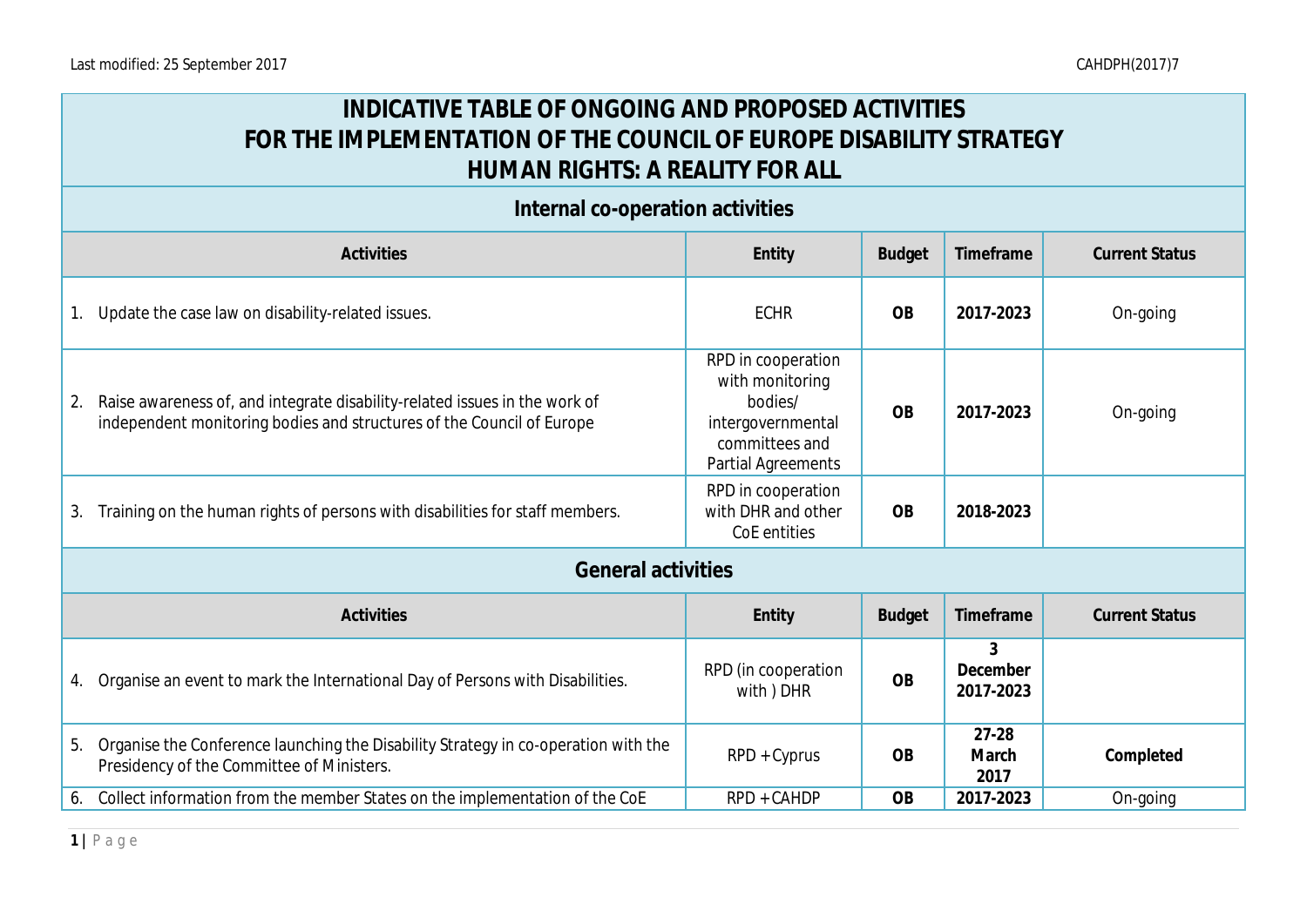| Disability Strategy; Analyse and compile information document to be used for<br>biennial reporting.                                                                                                                                                                                                          |                                                                                      |               |                              |                       |
|--------------------------------------------------------------------------------------------------------------------------------------------------------------------------------------------------------------------------------------------------------------------------------------------------------------|--------------------------------------------------------------------------------------|---------------|------------------------------|-----------------------|
| 7. Two side-events at COSP-10 on "Reforming social services in Europe to embrace<br>the human rights approach" and on "A journey to strengthen cooperation between<br>the international, regional and national human rights mechanisms on<br>implementing the CRPD and SDGs ".                               | RPD in co-operation<br>with national,<br>regional, international<br>and NGO partners | $OB+VC$       | June 2017                    | Completed             |
| 8. Establish an informal network of disability focal points from national PWDOs and<br>national human rights institutions, equality bodies and Ombudsman institutions<br>and organise an event to discuss their participation and contribution towards the<br>implementation of the Coe Disability Strategy. | $RPD + NHRI$                                                                         | <b>OB</b>     | $2018 -$<br>2023             |                       |
| 9. 6 <sup>th</sup> Meeting of CAHDPH.                                                                                                                                                                                                                                                                        | <b>RPD</b>                                                                           | <b>OB</b>     | $27-29$<br>September<br>2017 | On-going              |
| 10. Prepare biennial reports of the implementation of the Disability Strategy for the<br><b>Committee of Ministers.</b>                                                                                                                                                                                      | <b>RPD</b>                                                                           | <b>OB</b>     | 2018-2020-<br>2022           |                       |
| 11. Factsheet on the rights of persons with disabilities under the (revised) European<br><b>Charter of Social Rights</b>                                                                                                                                                                                     | ESC                                                                                  | <b>OB</b>     | 2017                         | On-going              |
| Publications                                                                                                                                                                                                                                                                                                 |                                                                                      |               |                              |                       |
| Activities                                                                                                                                                                                                                                                                                                   | Entity                                                                               | <b>Budget</b> | Timeframe                    | <b>Current Status</b> |
| 12. Publish the Disability Strategy in English and French.                                                                                                                                                                                                                                                   | <b>RPD</b>                                                                           | <b>OB</b>     | 2017                         | Completed             |
| 13. Publish the Disability Strategy as an easy to read version in English and French.                                                                                                                                                                                                                        | <b>RPD</b>                                                                           | $OB+VC$       | 2017                         | On-going              |
| 14. Publish the Disability Strategy in braille and international sign language versions.                                                                                                                                                                                                                     | <b>RPD</b>                                                                           | <b>OB</b>     | 2017                         | Completed             |
| 15. Prepare factsheets for each of the five priority areas of the Strategy                                                                                                                                                                                                                                   | <b>RPD</b>                                                                           | <b>OB</b>     | 2018-2023                    |                       |
| 16. Publish and disseminate the report of the Conference launching the Disability<br>Strategy.                                                                                                                                                                                                               | <b>RPD</b>                                                                           | <b>OB</b>     | 2017                         | On-going              |
| 17. Compile an on-line collection of good/best practices on the five priority areas of<br>the Strategy.                                                                                                                                                                                                      | <b>RPD</b>                                                                           | <b>OB</b>     | 2018-2023                    |                       |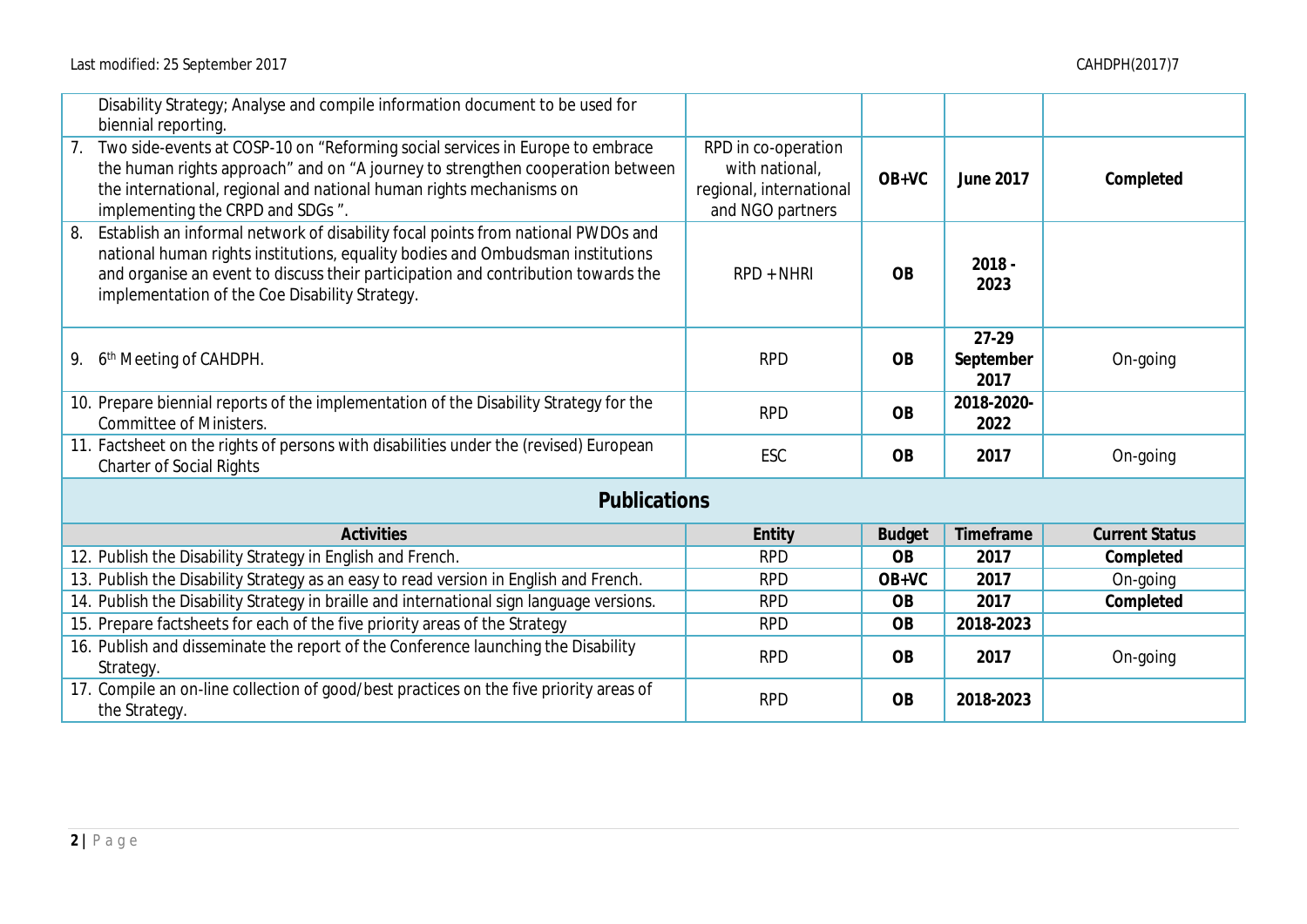| Priority area 1: Equality and non-discrimination                                                                                                                                                                                                                                                                                                                  |                                                                            |               |           |                       |
|-------------------------------------------------------------------------------------------------------------------------------------------------------------------------------------------------------------------------------------------------------------------------------------------------------------------------------------------------------------------|----------------------------------------------------------------------------|---------------|-----------|-----------------------|
| Activities                                                                                                                                                                                                                                                                                                                                                        | Entity                                                                     | <b>Budget</b> | Timeframe | <b>Current Status</b> |
| 18. Publication and dissemination of the research study on equality and non-<br>discrimination.                                                                                                                                                                                                                                                                   | <b>RPD</b>                                                                 | <b>OB</b>     | 2017      | Completed             |
| 19. Workshop to encourage the prohibition of all discrimination on the basis of<br>disability and guarantee to persons with disabilities equal and effective legal<br>protection against discrimination on all grounds.                                                                                                                                           | RPD + relevant in-<br>house and other<br>partners                          | <b>OB</b>     | 2019-2020 |                       |
| 20. Side-event on disability and non-discrimination during the Parliamentary Assembly<br>Session.                                                                                                                                                                                                                                                                 | RPD + PACE                                                                 | <b>OB</b>     | 2018      |                       |
| 21. Compile an on-line database and network of experts, organisations and other<br>institutes that work in the field of the rights of persons with disabilities.                                                                                                                                                                                                  | <b>RPD</b>                                                                 | <b>OB</b>     | 2019-2020 | On-going              |
| 22. Develop disability impact assessment tools to avoid potentially adverse effects of<br>programmes/legislation on persons with disabilities.                                                                                                                                                                                                                    | RPD + other regional<br>and international<br>partners/service<br>providers | $OB+VC$       | 2018-2023 |                       |
| 23. Draft guidelines for civil participation in political decision-making (which will be on<br>the agenda of the GR-DEM on 11 July) including the principle:<br>4g Gender equality and equal participation of all groups including those with<br>particular interests and needs such as young people, the elderly, people with<br>disabilities, minorities, etc.; | European Committee<br>on Democracy and<br>Governance (CDDG)                |               | 2017      |                       |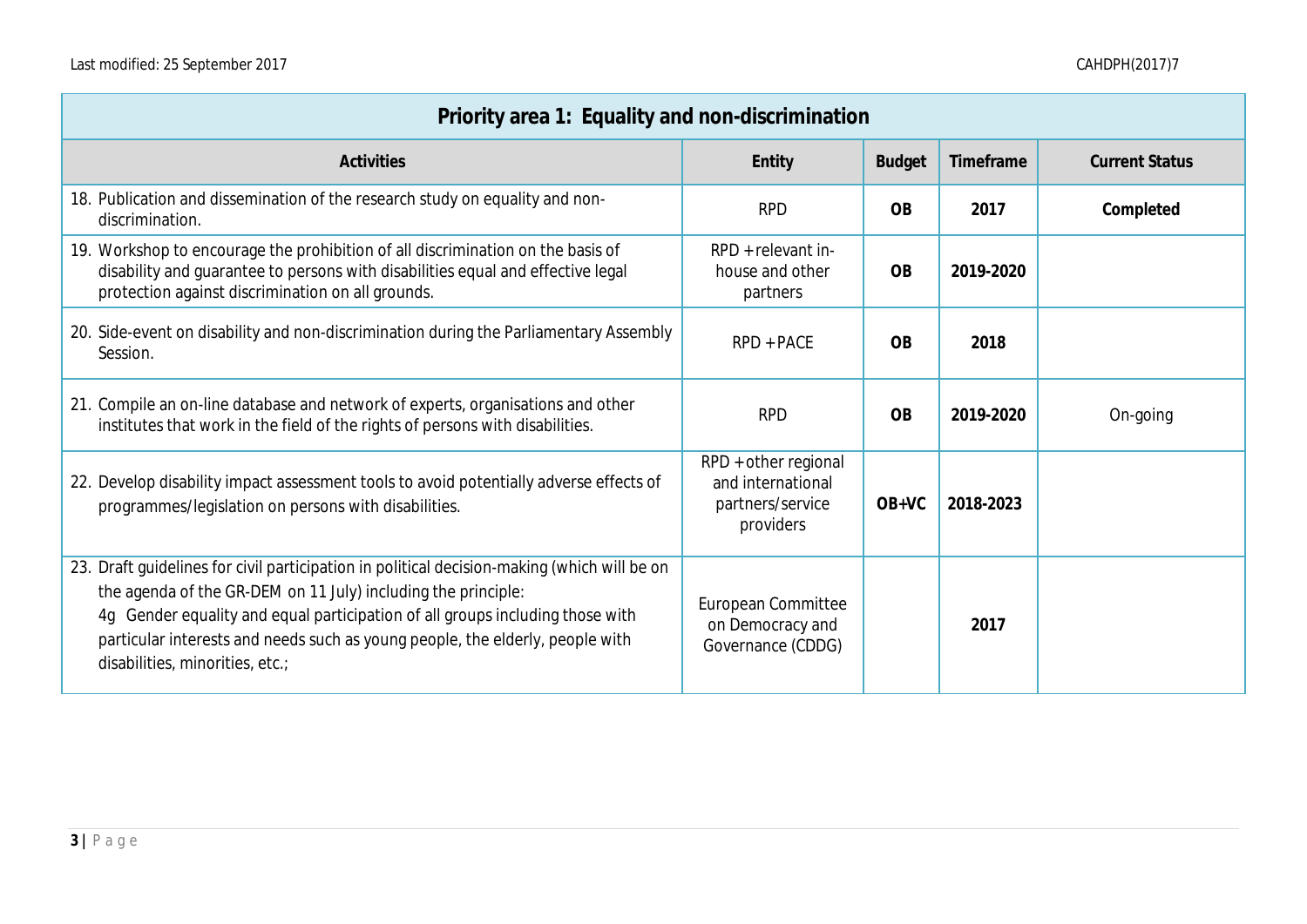| Priority 2: Awareness raising                                                                                                                                                           |                                                          |               |           |                       |
|-----------------------------------------------------------------------------------------------------------------------------------------------------------------------------------------|----------------------------------------------------------|---------------|-----------|-----------------------|
| Activities                                                                                                                                                                              | Entity                                                   | <b>Budget</b> | Timeframe | <b>Current Status</b> |
| 24. Publication and dissemination of the research study on awareness raising.                                                                                                           | <b>RDP</b>                                               | <b>OB</b>     | 2017      | Completed             |
| 25. Compile and make available on line national translations of the Disability Strategy.                                                                                                | <b>RPD</b>                                               | $OB + VC$     | 2017-2023 |                       |
| 26. Compile and make available on line the publication of the Disability Strategy in<br>accessible formats in member States.                                                            | <b>RPD</b>                                               | $OB + VC$     | 2027-2023 |                       |
| 27. Compile and make available an online a summary document providing an<br>overview of specifically disability-related activities within the Council of Europe.                        | RPD + other CoE<br>entities                              | <b>OB</b>     | 2018-2023 |                       |
| 28. Workshop on the image of persons with disabilities and challenging stereotypes in<br>the media.                                                                                     | $RPD + DC +$<br>European/national<br>media organisations | OB+VC         | 2018-2019 |                       |
| 29. Seminar on awareness-raising of the rights, conditions of life and potentials of<br>persons with disabilities in co-operation with the Presidency of the Committee of<br>Ministers. | RPD + Denmark                                            | $OB+VC$       | 2018      |                       |
| 30. Organise a youth and disability event with the No Hate Speech Movement                                                                                                              | RPD + No Hate Speech<br>Movement                         | <b>OB</b>     | 2018/2020 |                       |
| 31. Build a communication plan.                                                                                                                                                         | RPD in cooperation<br>with DC                            | <b>OB</b>     | 2018      |                       |
| Priority area 3: Accessibility                                                                                                                                                          |                                                          |               |           |                       |
| Activities                                                                                                                                                                              | Entity                                                   | <b>Budget</b> | Timeframe | <b>Current Status</b> |
| 32. Publication and dissemination of the research study on accessibility.                                                                                                               | <b>RPD</b>                                               | <b>OB</b>     | 2017      | Completed             |
| 33. Organise two RTs on accessibility during the plenary meeting of the CAHDPH                                                                                                          | <b>RPD</b>                                               | <b>OB</b>     | 2017      | On-going              |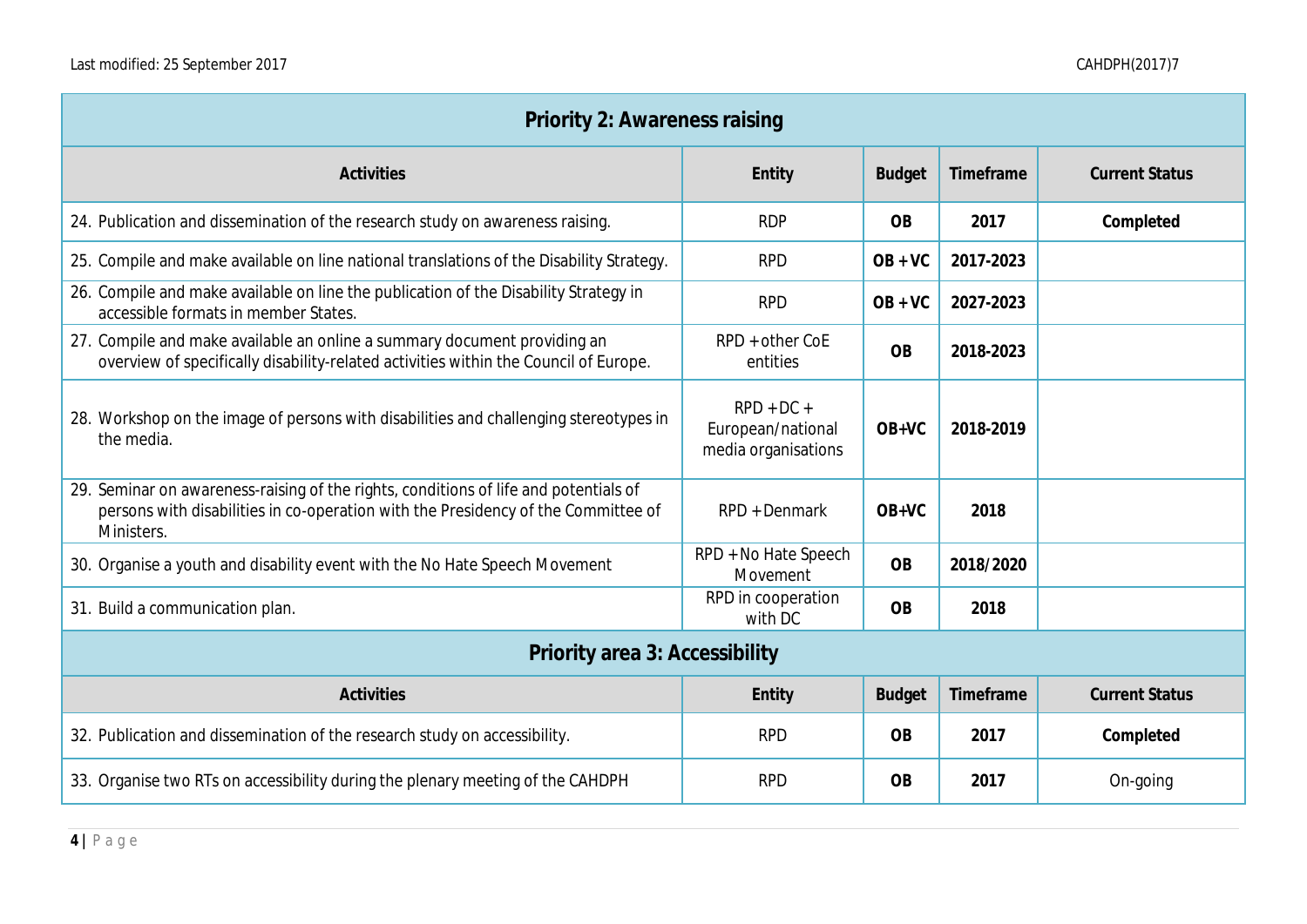| 34. Conduct an audit on accessibility of the CoE disability website.                                                                                                                                          | $RPD + DIT$                                                                            | <b>OB</b>     | 2017-2018     | Completed             |
|---------------------------------------------------------------------------------------------------------------------------------------------------------------------------------------------------------------|----------------------------------------------------------------------------------------|---------------|---------------|-----------------------|
| 35. Prepare a report on "Children with disabilities and digital media"                                                                                                                                        | RPD+Children's Rights                                                                  | <b>OB</b>     | 2017-2018     | On-going              |
| Priority area 4: Equal recognition before the law                                                                                                                                                             |                                                                                        |               |               |                       |
| Activities                                                                                                                                                                                                    | Entity                                                                                 | <b>Budget</b> | Timeframe     | <b>Current Status</b> |
| 36. Publication of the research study on equal recognition before the law.                                                                                                                                    | <b>RPD</b>                                                                             | <b>OB</b>     | March<br>2017 | Completed             |
| 37. Workshop to share good practices of anti-discrimination policy and legislation with<br>particular focus on the shift from the medical model to the social model and<br>supported decision-making options. | <b>RPD</b>                                                                             | <b>OB</b>     | 2019-2020     |                       |
| Priority area 5: Freedom from exploitation, violence and abuse                                                                                                                                                |                                                                                        |               |               |                       |
| <b>Activities</b>                                                                                                                                                                                             | Entity                                                                                 | <b>Budget</b> | Timeframe     | <b>Current Status</b> |
| Publication and dissemination of the research study on freedom from exploitation,<br>violence and abuse.                                                                                                      | <b>RPD</b>                                                                             | <b>OB</b>     | 2017          | Completed             |
| Organise a round-table on the rights of persons with disabilities to live free from<br>exploitation, violence and abuse and the support services and report procedures.                                       | RPD + relevant CoE<br>entities (GE, SOGI,<br>Children, HT, Youth,<br>Education, etc.). | <b>OB</b>     | 2018-2019     |                       |
| Round-table on freedom from violence and abuse for girls and women with disabilities<br>in co-operation with the Presidency of the Committee of Ministers.                                                    | RPD + Denmark                                                                          | $OB + VC$     | 2018          |                       |
| PACE report on Detainees with severe disabilities in Europe                                                                                                                                                   | PACE                                                                                   | <b>OB</b>     | 2017/2018     | On-going              |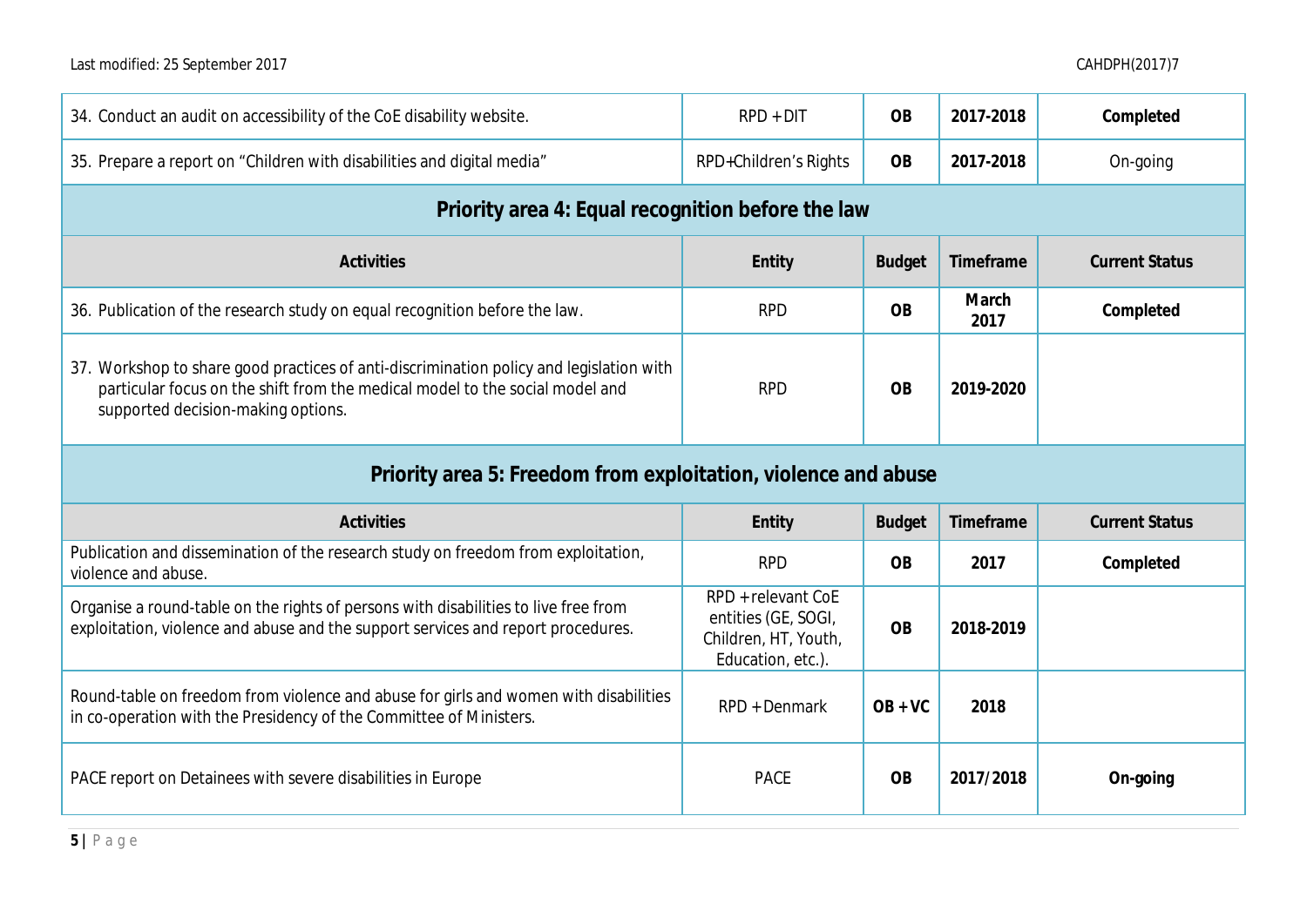| PACE report on Protecting the rights of people with psychosocial disabilities with<br>regard to involuntary measures in psychiatry | <b>PACE</b>                                             | <b>OB</b>      | 2017/2019 | On-going |
|------------------------------------------------------------------------------------------------------------------------------------|---------------------------------------------------------|----------------|-----------|----------|
| <b>Cross-Cutting Themes</b>                                                                                                        |                                                         |                |           |          |
| Round-table on multiple discrimination, compilation and dissemination of good<br>practice                                          | RPD + relevant CoE<br>entities and external<br>partners | $OB + VC$      | 2020      |          |
| Round-table on women and girls with disabilities                                                                                   | RPD + relevant CoE<br>entities                          | <b>OB</b>      | 2021      |          |
| Round table on quality education, including human rights education, compilation and<br>dissemination of good practice              | RPD + relevant CoE<br>entities                          | <b>OB</b>      | 2022      |          |
| Round table on universal design and reasonable accommodation, , compilation and<br>dissemination of good practice                  | RPD + relevant CoE<br>entities and external<br>partners | O <sub>B</sub> | 2023      |          |

## **Abbreviations:**

| CAHDPH: | Ad Hoc Committee on the Rights of Persons with Disabilities |
|---------|-------------------------------------------------------------|
| CoE     | Council of Europe                                           |
| COSP:   | Conference of State Parties to the UN CRPD                  |
| CRPD:   | UN Convention on the Rights of Persons with Disabilities    |
| DRH:    | Council of Europe Directorate of Human Resources            |
| ECtHR:  | European Court of Human Rights                              |
| ESC:    | European Social Charter                                     |
| GE:     | <b>Gender Equality Unit</b>                                 |
| MS:     | <b>Member States</b>                                        |
| .       |                                                             |

**6 |** P a g e